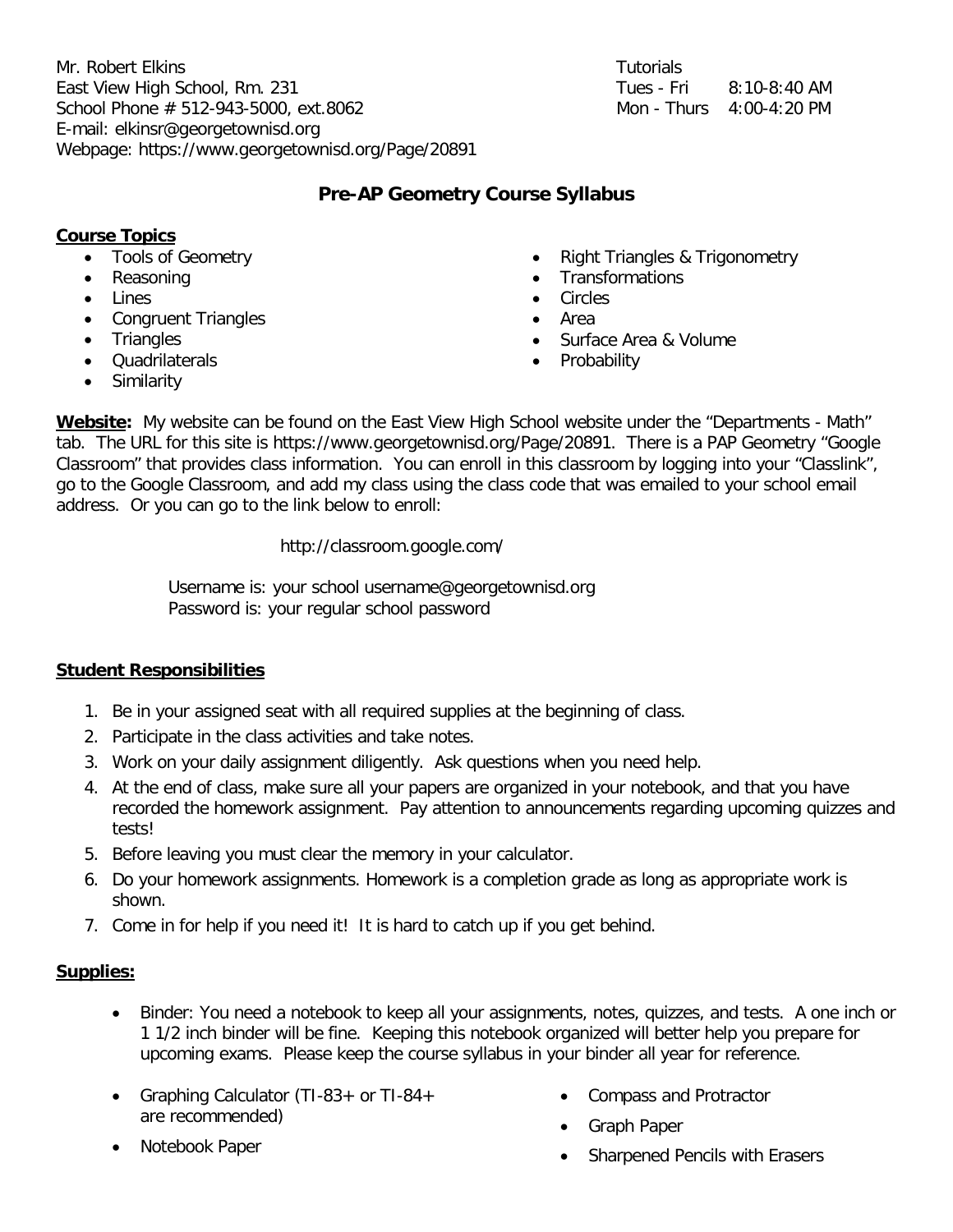Graphing Calculators will be available for use in class only. You will have homework assignments that require use of a graphing calculator. For this reason, I recommend that you purchase a TI-83+ or TI-84+ graphing calculator. If there is anything wrong with your classroom calculator when your receive it (markings, carving, messages, etc.) let me know, or you will be held responsible.

**Tutorials** are available Tuesday through Friday mornings from 8:10-8:40 in my classroom and Monday through Thursday afternoons from 4:00-4:20. There will be times when I am not available for tutorials due to meetings or school duty. I will do my best to give prior notice of these dates. If there are any problems you do not know how to do on your homework or if there are any problems you did not know how to do on your quizzes, come in for tutorials.

# **Grading**

Daily Work, 30%

- Classroom Activities: You are expected to participate fully in class activities.
- Homework: Expect homework every class period. Homework is due at the beginning of each class. Homework is a completion grade. Appropriate work must be shown to receive credit.
- Quizzes: Expect timed quizzes over your homework daily. Any missed quiz must be made up within 4 calendar days of the absence. It is the student's responsibility to make up any of these quizzes. After 4 calendar days, a grade of zero will be recorded for any missed quizzes.
- All work including quizzes and test must be done in pencil. Corrections are erased (not marked out).

### Major Grades, 70%

You will have a minimum of three major grades each grading period. Major grades consist of tests and projects. All tests will be announced at least one week in advance. Tests will require an entire class period and are timed. You need to pace yourself and be able to take the test in the time allotted. Be prepared on test day—there will only be one opportunity per 9 weeks grading period to retake a test for a maximum grade of a 70. This retake must be done within 5 calendar days after receiving the failing grade. To study, review your notes and rework graded work, or work additional problems from your textbook. If you need help, come in for tutorials.

Semester Grade: 40% for each nine-week grade and 20% for the semester exam.

### **Make-Up Work**

If you get behind in math due to absences, it will be difficult to understand the topics being discussed upon your return. To be successful, you need to have good attendance. If you are absent, get the assignments you missed on or prior to your first day back. You can check the Google Classroom website to see what you missed. Your make-up work is your responsibility. If you need extra explanation, make arrangements to come in before or after school.

• Daily: You will be expected to complete daily make up work within 4 calendar days per absence. If an assignment was due the day of your absence, you must turn it in the day that you return to class. If your absence is **school-related**, please pick up your assignment before you leave and turn it in upon returning to class.